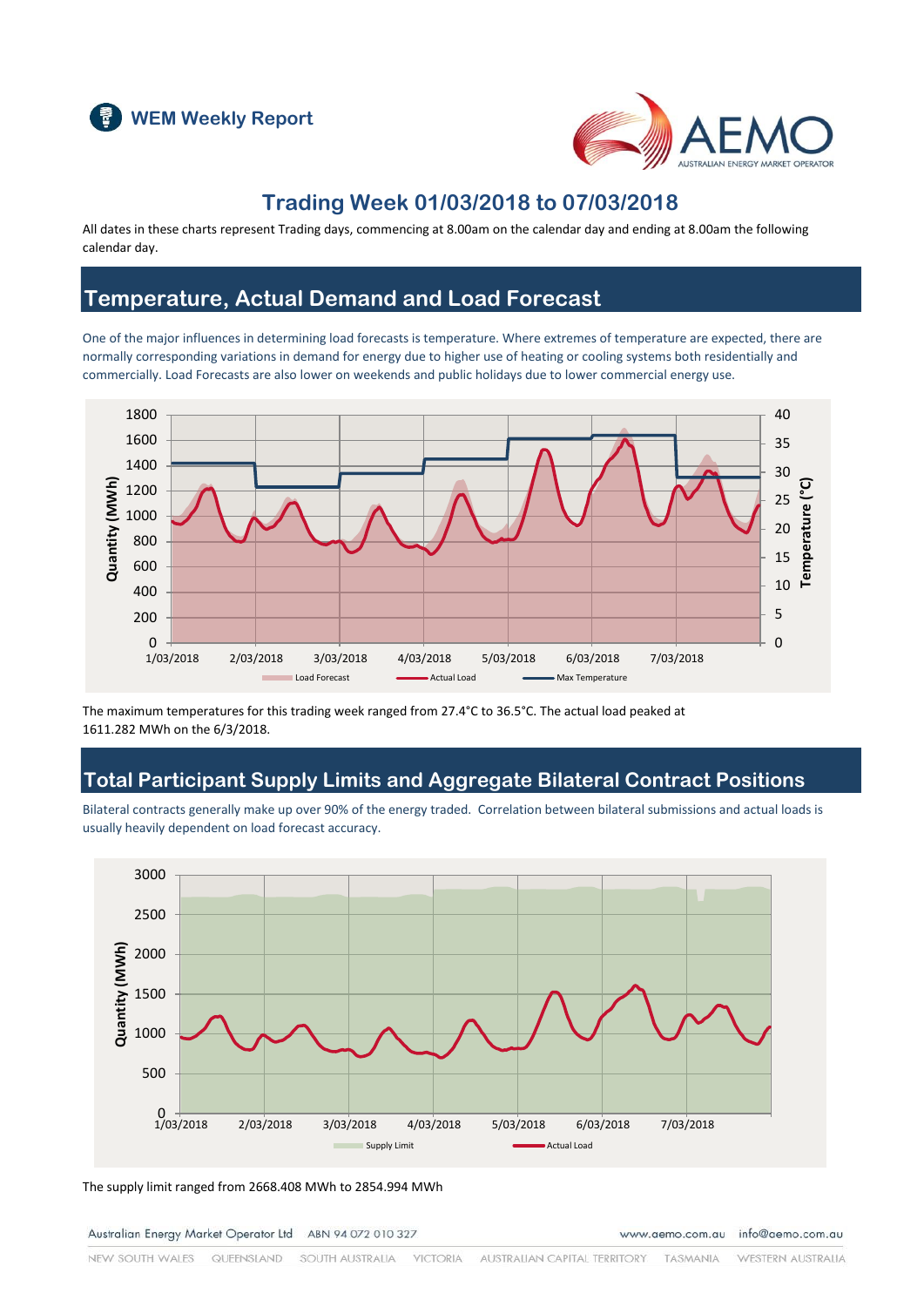# **Net Balancing Market Trades**

Bilateral contracts and STEM trading are generally based on the forecast energy requirements of Participants. When the forecast requirements are higher or lower than the actual requirements for a day, this Market energy must be bought and sold in the balancing mechanism. This graph shows the estimated net balancing trades.



The majority of the balancing activity this week occurred within Balancing Supply. The maximum balancing demand for the week reached 225.672 MWh on the 6/3/2018. The maximum balancing supply for the week reached -235.664 MWh on the 5/3/2012.

# **Total Traded Energy**

This chart represents a comparison between the total net energy that is traded in Bilateral Contracts, the STEM and the balancing mechanism. Balancing Supply represents cases in which the total contract position is greater than the demand and customers must supply energy back to balancing. Balancing Demand represents cases in which the total contract position is less than the demand and customers must purchase energy from balancing.



Total balancing supply equalled -9609.954 MWh whereas total balancing demand equalled 8002.741 MWh. The Total STEM Traded quantity was 20497.015 MWh, with the STEM Clearing Quantity ranging between 15.834 MWh and 134.922 MWh.

Australian Energy Market Operator Ltd ABN 94 072 010 327